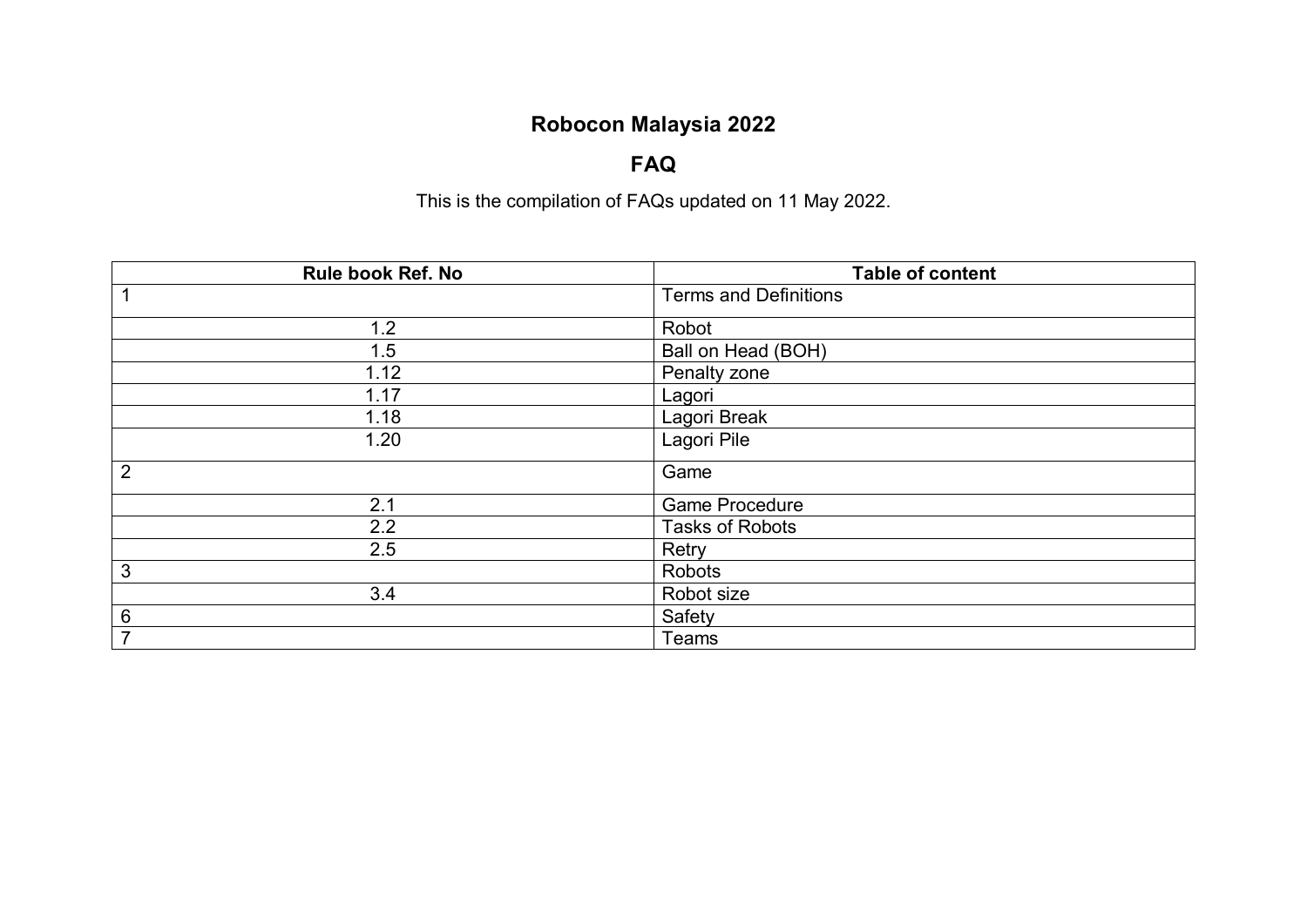#### 1. Terms and Definitions

| FAQ#      | Question                                               | Answer                                                                     |
|-----------|--------------------------------------------------------|----------------------------------------------------------------------------|
| $1.2 - 1$ | Robots must be autonomous or manual?                   | As stated in Section 1.2 of the rule book, the robots can be either        |
|           |                                                        | manual or automatic.                                                       |
| $1.2 - 2$ | Is it allowed for R1 to be a static robot? Meaning, no | Yes, it is allowed.                                                        |
|           | wheels attached to it.                                 |                                                                            |
| $1.5 - 1$ | Can the BOH move when the Seeker R2 is piling up       | Yes, as long as the conditions of BOH in Section 1.5 are met. In           |
|           | the lagori discs? For example, spinning around while   | addition, the plate should be fixed with the robot <i>i.e.</i> no relative |
|           | maintaining its position on top of the pipe and plate? | motion between the robot and the plate is permissible.                     |
| $1.5 - 2$ | BOH must be placed at the top of the robot's head,     | No, it is not allowed.                                                     |
|           | can we use any mechanism (suction or a vacuum)         |                                                                            |
|           | under the BOH?                                         |                                                                            |
| $1.5 - 3$ | Since the ABU Robocon will provide pipe and plate      | No, it is as stated in Section 1.5. The team must prepare the pipe         |
|           | for Ball on Head (BH) for uniformity, does Robocon     | and plate according to the specifications given in the rule book.          |
|           | Malaysia 2022 provide the pipe and plate for the BH    | The colour is blue, as shown in the following figure.                      |
|           | as well?                                               |                                                                            |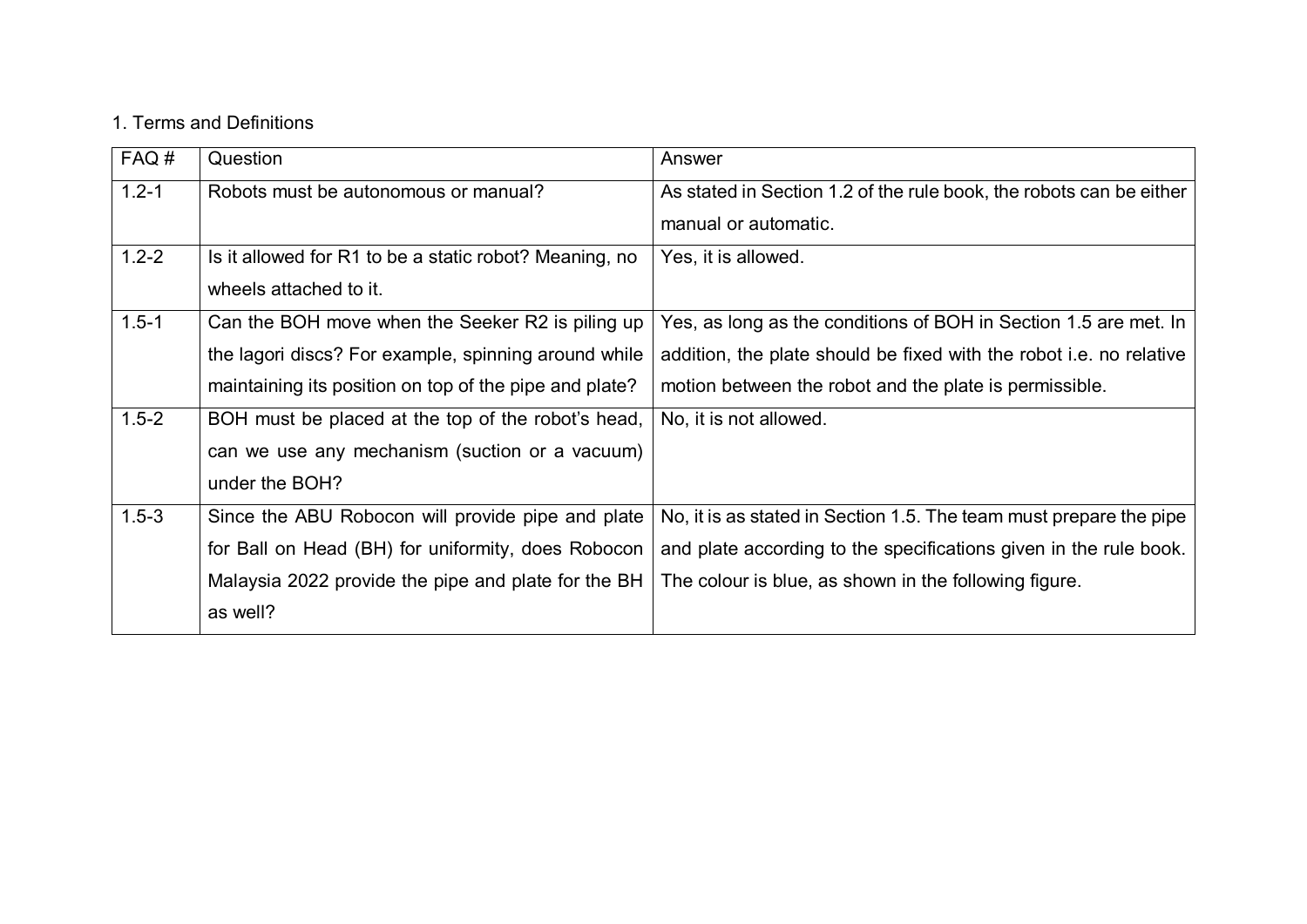| $1.5 - 4$ | If pipe and plate are not provided, what materials are  | The allowed materials are MS or PVC. The whole plate and pipe |
|-----------|---------------------------------------------------------|---------------------------------------------------------------|
|           | allowed to be used for the pipe and plate? Can PVC      | to support BOH can be made in combination of the allowed      |
|           | or MS be used? Can whole BOH be made just from          | materials.                                                    |
|           | MS or PVC? Or is it an MS plate and a PVC pipe?         |                                                               |
| $1.5 - 5$ | How much percentage error is acceptable for the         | $\pm$ 5%, as stated in Section 8.2 of the rule book.          |
|           | thickness and diameter of the materials used for        |                                                               |
|           | BOH?                                                    |                                                               |
| $1.5 - 6$ | Can the head plate be attached to a moveable            | Yes, it is allowed.                                           |
|           | platform? It will be at the top of the robot and comply | Refer FAQ1 1.5-1 (ABU ROBOCON)                                |
|           | with other rules.                                       |                                                               |
| $1.5 - 7$ | Can we have any defence system for BOH?                 | Yes, as long as it complies with all the rules.               |
| $1.5 - 8$ | It is stated that the allowed materials are PVC pipe    | No, it is not allowed. You must use PVC or MS.                |
|           | and metal steel plate. However, we could not find the   |                                                               |
|           | exact dimension of the materials, mainly the            |                                                               |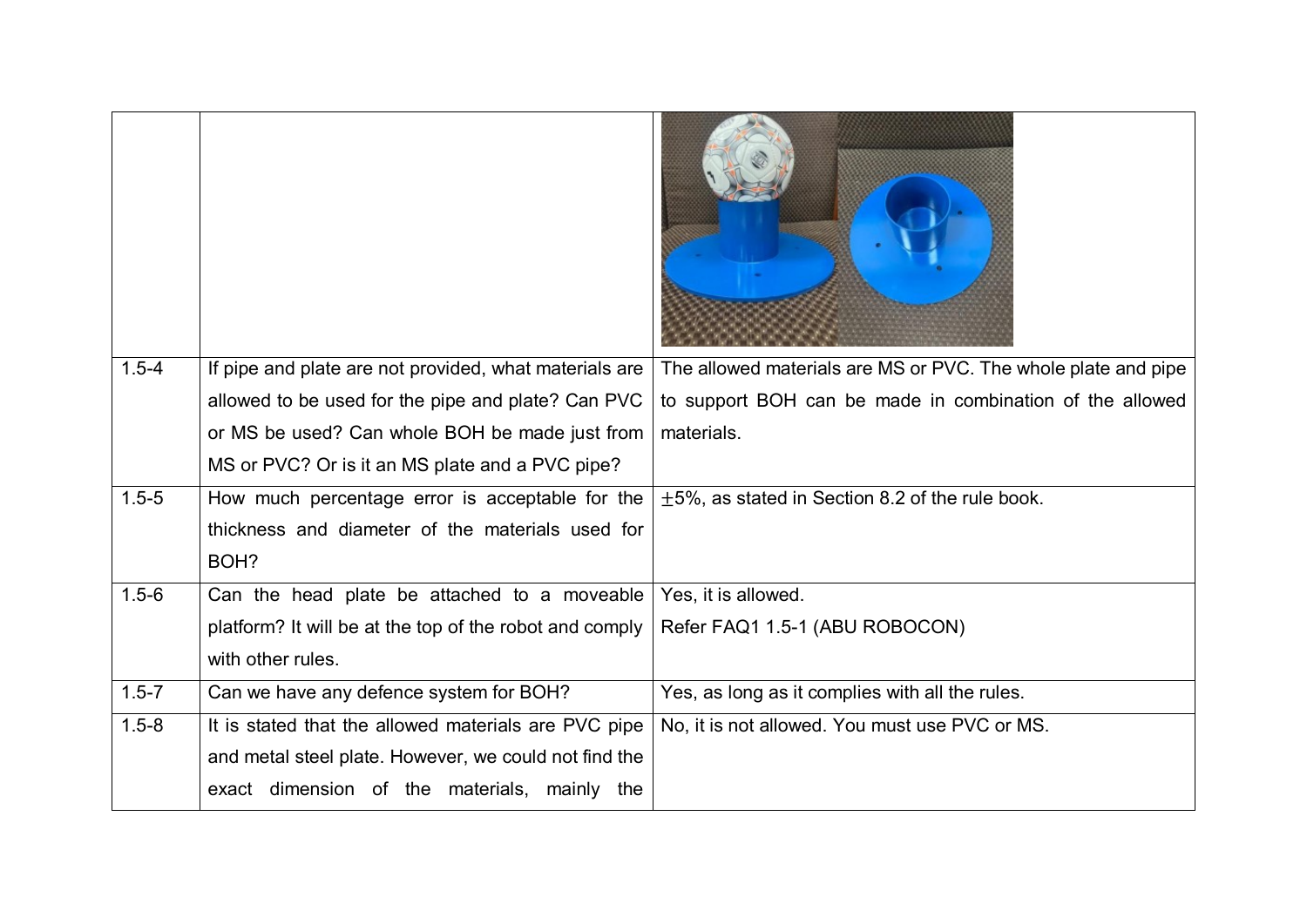|            | thickness of PVC pipe could not meet the                 |                                                                   |
|------------|----------------------------------------------------------|-------------------------------------------------------------------|
|            | requirement. What if we used 3D printing with            |                                                                   |
|            | Polylactic Acid (PLA) plastic for both pipe and plate,   |                                                                   |
|            | is it acceptable?                                        |                                                                   |
| 1.7        | From rule 1.7, Only Seeker 2 can enter Lagori Area.      | No, it is not allowed.                                            |
|            | Can my Hitter 2 move through the Lagori Area?            |                                                                   |
| 1.12       | Can the whole of R1 enter the penalty zone to throw      | No, it is not allowed. The ground plane of the robot must stay in |
|            | at the lagori discs at the lagori base (lagori break) as | R1SZ when it is throwing the Seeker balls, however it can extend  |
|            | long as it does not exceed 10 seconds?                   | outside in the space above. Please refer to Section 2.1.10 and    |
|            |                                                          | Section 2.2.3.                                                    |
| 1.17       | Since the lagori is made of polyurethane foam which      | Yes, it is allowed.                                               |
|            | is soft, are we allowed to compress the lagori using     |                                                                   |
|            | R2 as long as it does not permanently deform its         |                                                                   |
|            | shape?                                                   |                                                                   |
| $1.18 - 1$ | What if some of the discs are stacked together whilst    | Only lagori that touches or is in contact with field surface is   |
|            | broken from the pile and may not come into contact       | considered broken and will get points.                            |
|            | with the surface? Will points still be given?            |                                                                   |
|            |                                                          |                                                                   |
| $1.18 - 2$ | Here it says that the lagori is considered broken if a   | See answer 1.18-1. With reference to the figure, points are given |
|            | part of Lagori disc(s) come in contact with the field    | only for the blue lagori.                                         |
|            | surface. If so, what about cases such as when a          |                                                                   |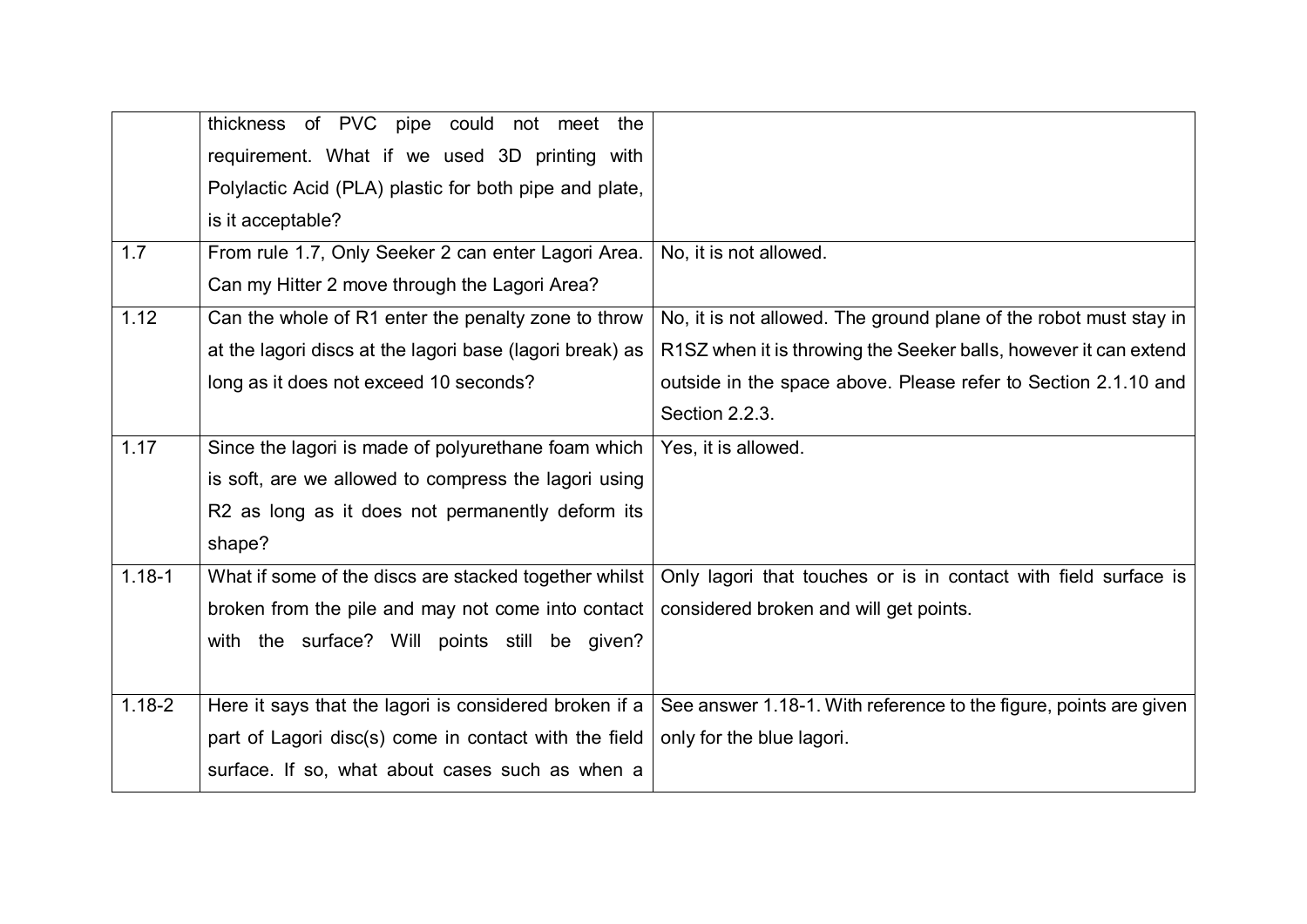|            | certain lagori is on top of another lagori, hence being                                                                                                                   |                                                                        |
|------------|---------------------------------------------------------------------------------------------------------------------------------------------------------------------------|------------------------------------------------------------------------|
|            | not in contact with the field surface but the lagori                                                                                                                      |                                                                        |
|            | beneath it is in contact with the field surface? Does                                                                                                                     |                                                                        |
|            | that count as Lagori Break as well?                                                                                                                                       |                                                                        |
|            | Lagori on top of another<br>lagori but not in contact<br>with the field surface<br>Bottom lagori<br>which is in contact<br>with the field<br>Lagori Base<br>Field surface |                                                                        |
| $1.20 - 1$ | During "Lagori Pile", can the lagori discs be piled up                                                                                                                    | Yes, however, the "Lagori Pile" points will only be awarded when       |
|            | next to the Seeker R2 (or projected into seeker R2                                                                                                                        | any (if not, all) lagori disc is piled by the seeker R2 on the lagori  |
|            | body) before putting the completed pile on the lagori                                                                                                                     | base according to the pile arrangement depicted in Fig 4 in the        |
|            | base?                                                                                                                                                                     | rule book.                                                             |
| $1.20 - 2$ | From rule 1.20 can we pile lagori with fewer disk in                                                                                                                      | You have to pile the lagori in the original order on top the lagori    |
|            | decreasing order? As if we can pile lagori discs in the                                                                                                                   | base (see Figure 4 in game rules book). You get points based of        |
|            | following order as 4-3-2-1 or 3-2-1 or 5-4-3, with 10                                                                                                                     | the number of lagori that you pile on the lagori base. Fewer disks     |
|            | points of each lagori piled.                                                                                                                                              | still get points if the arrangement is in the correct order.           |
| $1.20 - 3$ | It is stated that a Lagori disc which has gone out of                                                                                                                     | For this situation, the team will get points for the 3rd lagori during |
|            | the Lagori Area cannot be used. For instance, the 3rd                                                                                                                     | lagori break. However, for the case of lagori pile, no points will     |
|            | Lagori (350mm) has gone out of the Lagori Area and                                                                                                                        | be given for the lagori that has gone out of the lagori area.          |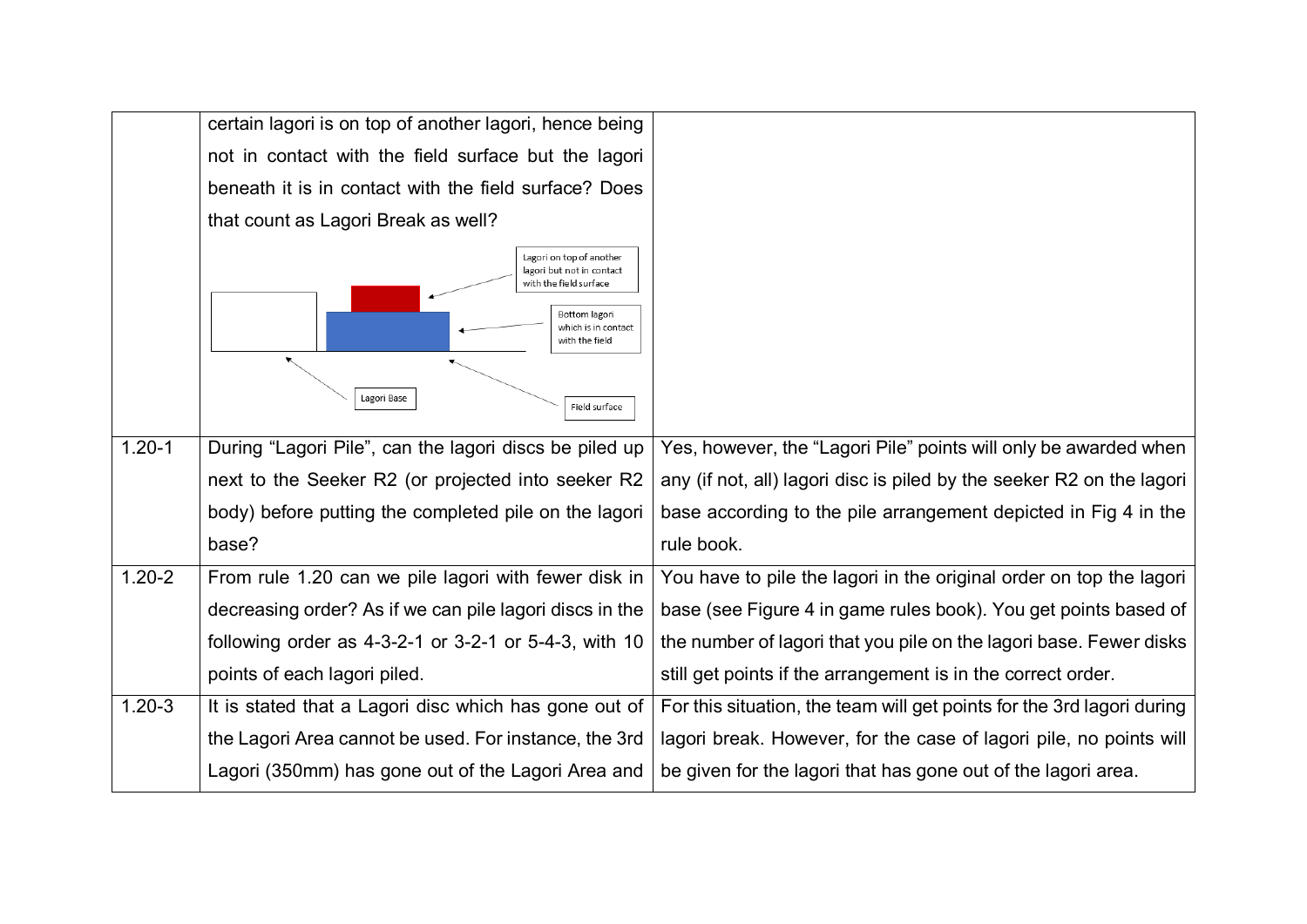|            | thus a Perfect Lagori cannot be obtain since the piling     |                                                                   |
|------------|-------------------------------------------------------------|-------------------------------------------------------------------|
|            | is impossible to be achieved as Fig.4, how then would       |                                                                   |
|            | the points be calculated?                                   |                                                                   |
| $1.20 - 4$ | Also, in cases whereby if the opponent's R1 Hitter          | The judge will put back the lagori into lagori area for Seeker R2 |
|            | intentionally/unintentionally hit one of the lagori that is | to continue piling up on the base. Hitter team must retry.        |
|            | still on the field surface and not on the lagori base yet   |                                                                   |
|            | and that lagori went out of the Lagori Area which           |                                                                   |
|            | causes R2 Seeker not being able to achieve a Perfect        |                                                                   |
|            | Lagori, how would the points be calculated?                 |                                                                   |
| $1.20 - 5$ | During Lagori Pile, one of the Lagori discs goes out        | We use the updated version (7 Feb 2022) for section 1.20 in ABU   |
|            | the Lagori area and that Lagori cannot be used. Can         | Robocon 2022, in which, during Lagori Pile, the robot can         |
|            | we continue piling the remaining Lagori discs? This is      | continue piling except for that disc.                             |
|            | because according to the updated game rule section          |                                                                   |
|            | $1.20$ – "However, if there is a lagori disc which has      |                                                                   |
|            | gone out of the Lagori Area and cannot be used, you         |                                                                   |
|            | can continue piling up the Lagori except for that disc.     |                                                                   |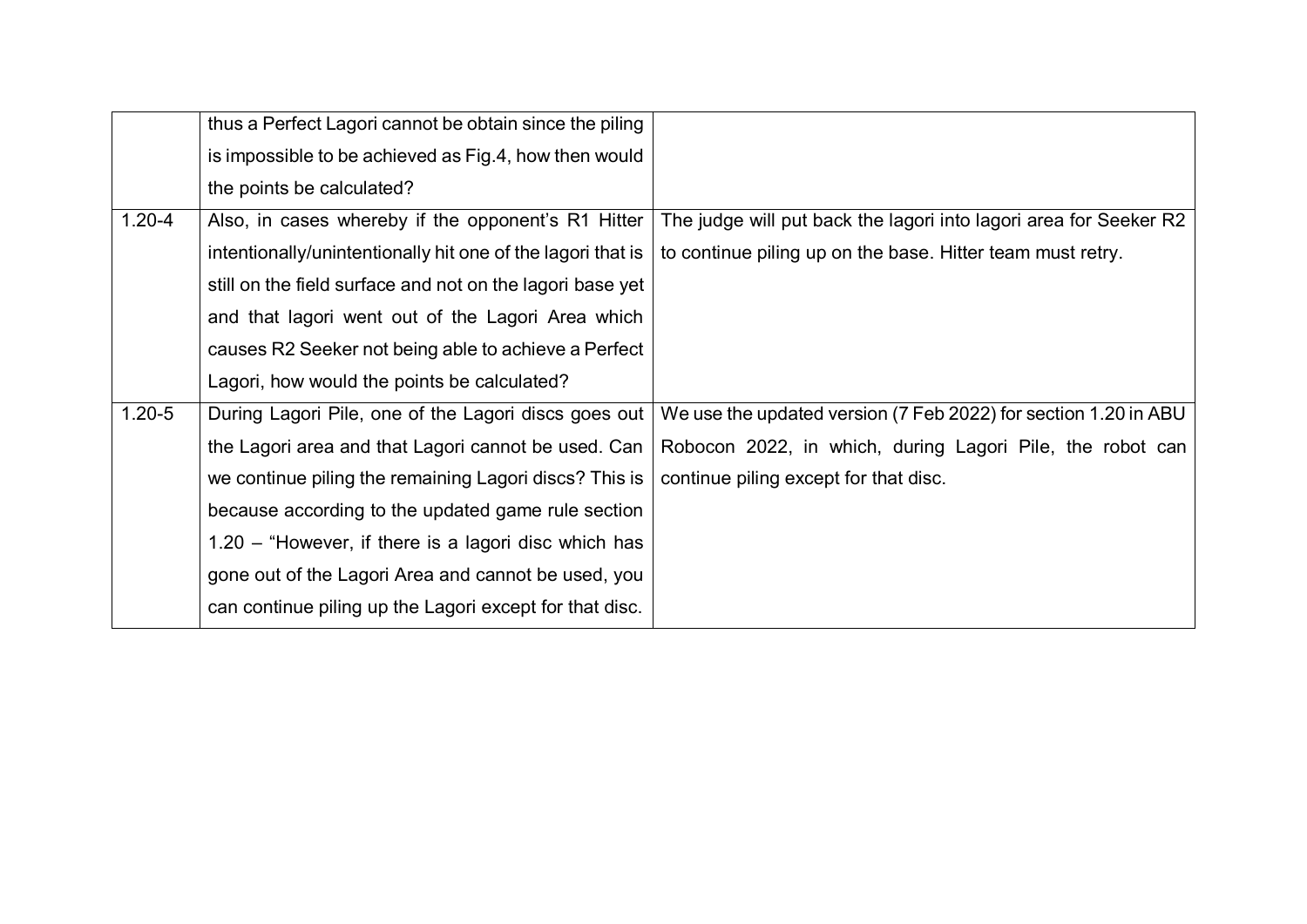### 2. Game

| FAQ#      | Question                                               | Answer                                                           |
|-----------|--------------------------------------------------------|------------------------------------------------------------------|
| $2.1 - 1$ | During the 1-minute exchange (Setting time) between    | It is allowed to change the batteries of the robot during the    |
|           | seeker role and hitter role, are we allowed to change  | Setting time for Round 2. However, re-pumping the gas using a    |
|           | the robots' batteries and repump gas into the robots?  | compressor is not allowed during the time. Instead, the team can |
|           |                                                        | change containers filled with compressed air, following the      |
|           |                                                        | guidelines mentioned in Section 3.6.5. The used of spared        |
|           |                                                        | batteries and compressed air are subjected to terms and          |
|           |                                                        | conditions stated in the rule book, and they should be checked   |
|           |                                                        | and approved prior to the start of the game.                     |
| $2.1 - 2$ | Can the Seeker balls for R1 be preloaded before the    | The balls can be preloaded into R1 during the 1-min setting      |
|           | start of the match?                                    | time.                                                            |
|           |                                                        |                                                                  |
| $2.1 - 3$ | Can we change the robot's mechanism during the         | No, it is not allowed.                                           |
|           | change of role e.g. from being a Seeker to a Hitter?   |                                                                  |
| $2.1 - 4$ | According to Section 3.4.4., "the team members are     | No, it is not allowed. Kindly refer to Section 2.1.7 in the rule |
|           | not allowed to enter the 'Lagori Area' and the 'Ball   | book.                                                            |
|           | Areas'." Does that mean that the team members are      |                                                                  |
|           | allowed to enter their respective Red and Blue areas?  |                                                                  |
| $2.1 - 5$ | Is there any limit for the speed of the ball thrown by | The speed of the ball must be less than 30km/h. * Measured 4m    |
|           | robot R1?                                              | away from the front with a speed gun.                            |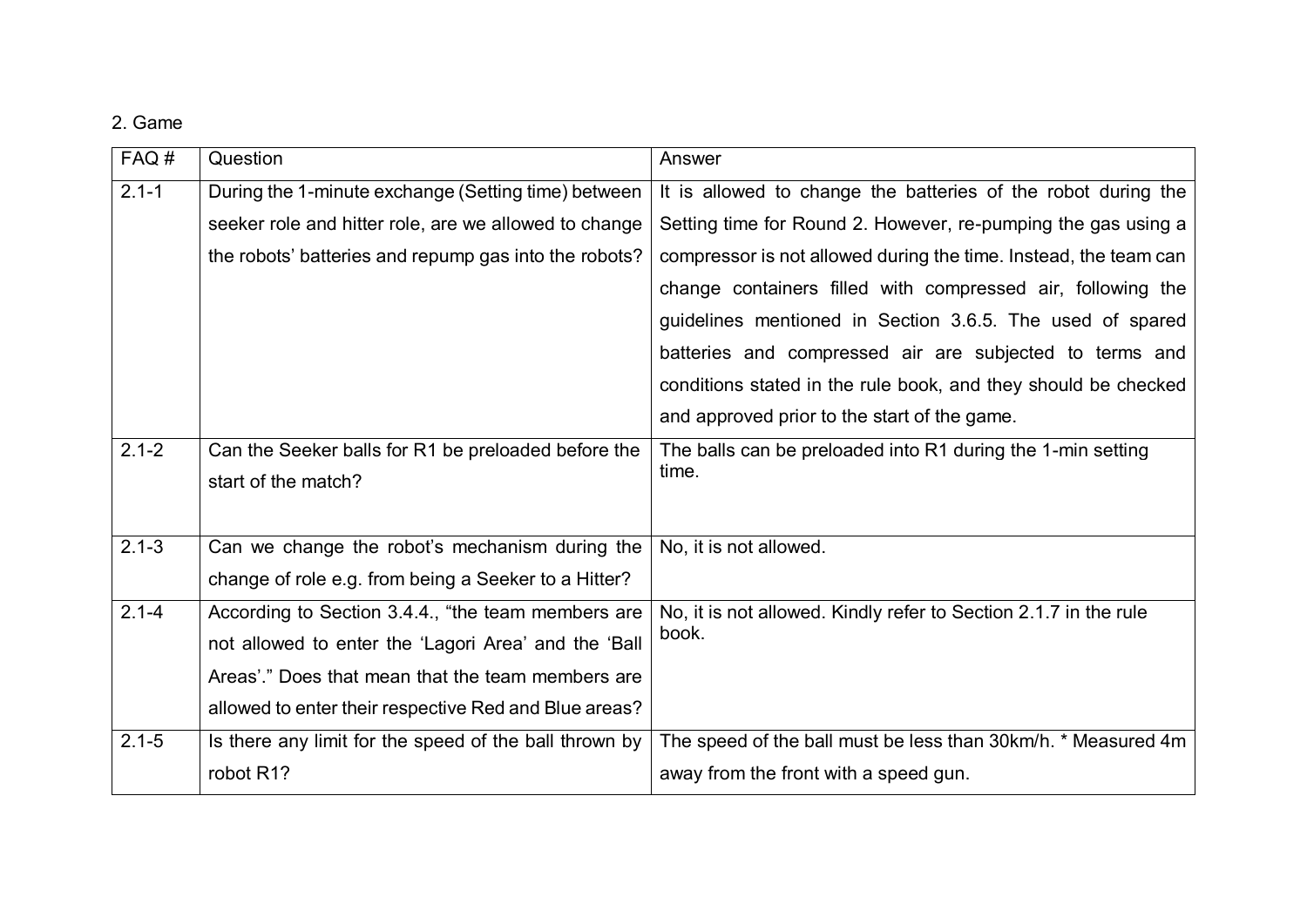| $2.1 - 6$ | allowed<br>into<br>the<br>Are<br>to<br>pump<br>gas<br>we | Assuming that the question is referring to the setting time prior to |
|-----------|----------------------------------------------------------|----------------------------------------------------------------------|
|           | bottles/containers on our robots and connect             | the start of the game, yes, it is allowed.                           |
|           | batteries to our robots before the setting time? Also,   |                                                                      |
|           | are we allowed to setup up our computer as well          |                                                                      |
|           | before the setting time?                                 |                                                                      |
| $2.1 - 7$ | Since each round is 90 seconds, shooting down the        | Yes, it is allowed. For example, if the Seeker R1 finishes the task  |
|           | Lagori is 30 seconds and piling up the Lagori is 60      | in 10 seconds, the remaining time for Lagori pile is 80 seconds      |
|           | seconds. If seeker R1 finishes the task earlier, can     | $(90$ seconds $-10$ seconds) because the time duration for each      |
|           | the extra time be added to the second section?           | round is 90 seconds. Please refer to Section 2.1.11 in the rule      |
|           |                                                          | book.                                                                |
| $2.2 - 1$ | If the hitter R1 shoots the hitter ball and hits other   | Seeker R2 can be reset at its places where the BOH is                |
|           | non-permissible parts of seeker R2 such as the           | mistakenly shot down. Please refer Section 2.2.18.                   |
|           | wheels or etc. and the BOH falls down, does the          |                                                                      |
|           | seeker R2 has to return to its SZ to reset the BOH or    |                                                                      |
|           | can it reset from its place where the BOH is             |                                                                      |
|           | mistakenly shot down?                                    |                                                                      |
| $2.2 - 2$ | What does the FAQ 2.2-10 in the ABU Robocon India        | If the Hitter ball thrown by hitter R2 is projecting towards the     |
|           | 2022 exactly mean? What does the term "in orbit"         | BOH, pipe and plate, and resulting in the removal of BOH, then       |
|           | means?                                                   | the removal of BOH is considered valid under all circumstances.      |
|           |                                                          | "in orbit" can also mean "in a curved path" or "in a trajectory".    |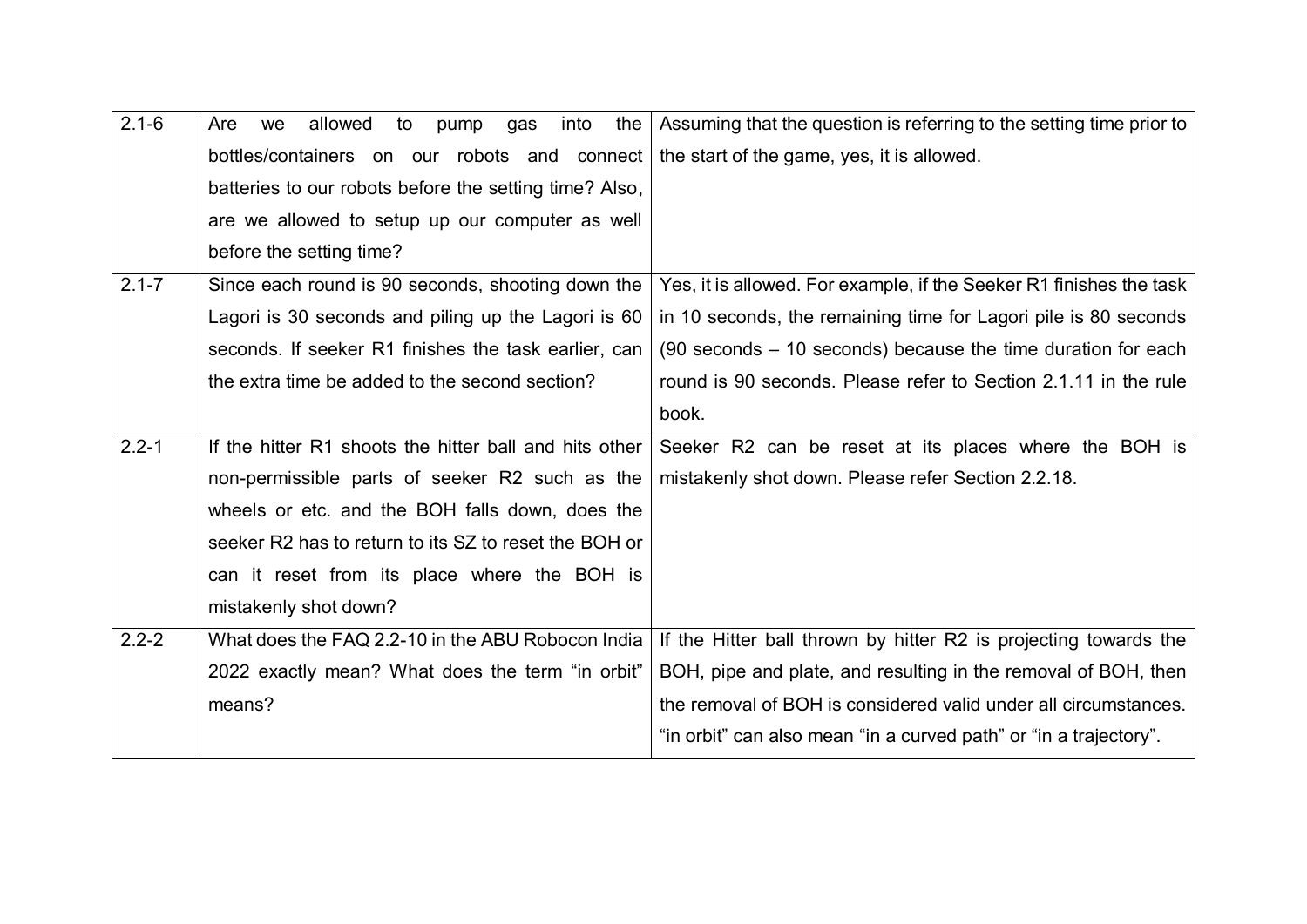| $2.2 - 3$  | Can hitter R2 throw the ball in the Ball area to hitter  | Yes, provided that it complies with all the rules such that the ball |
|------------|----------------------------------------------------------|----------------------------------------------------------------------|
|            | R <sub>1</sub> ?                                         | cannot touch the field surface.                                      |
| $2.2 - 4$  | After we throw the ball, can we pick the balls in the    | Assuming that "we" is referring to the Hitter team, yes, it is       |
|            | Ball area simultaneously?                                | allowed as long as the robot complies with the rules.                |
|            |                                                          |                                                                      |
| $2.2 - 5$  | Can we still use the ball if the ball happens to be      | No, it is not allowed.                                               |
|            | passed out of the game field?                            |                                                                      |
| $2.2 - 6$  | Can we use any mechanism on the robots including         | Yes, it is allowed.                                                  |
|            | suction for the purpose of throwing/picking up the       |                                                                      |
|            | balls?                                                   |                                                                      |
| $2.2 - 7$  | Is there any specific conditions for the throwing        | No specific conditions apart from the ones mentioned in the rule     |
|            | mechanism?                                               | book for Seeker and Hitter.                                          |
| $2.2 - 8$  | Can we change the role of the robot during the           | No, it is not allowed. Please refer 2.1-3.                           |
|            | match?                                                   |                                                                      |
| $2.2 - 9$  | Based on Section 2.2.17, what if the Hitter hits the     | When it is judged that the Hitter R1 is aiming at a part of the      |
|            | robot when the robot (Seeker R2) is carrying the         | opponent's robot instead of the BOH, the team will be disqualified   |
|            | lagori discs in a pile and the pile is not yet placed on | (Refer Section 5.2 in the rule book). Otherwise, the team must       |
|            | the base?                                                | retry.                                                               |
| $2.2 - 10$ | If the Seeker R2 has the lagori discs piled up in its    | No, it is not allowed (Please refer 2.2-9). If it is deemed          |
|            | body, is it permissible for the Hitter R1 to aim for the | accidental, the Hitter team must retry.                              |
|            | lagori pile? What if the Hitter R1 is targeting the BOH  |                                                                      |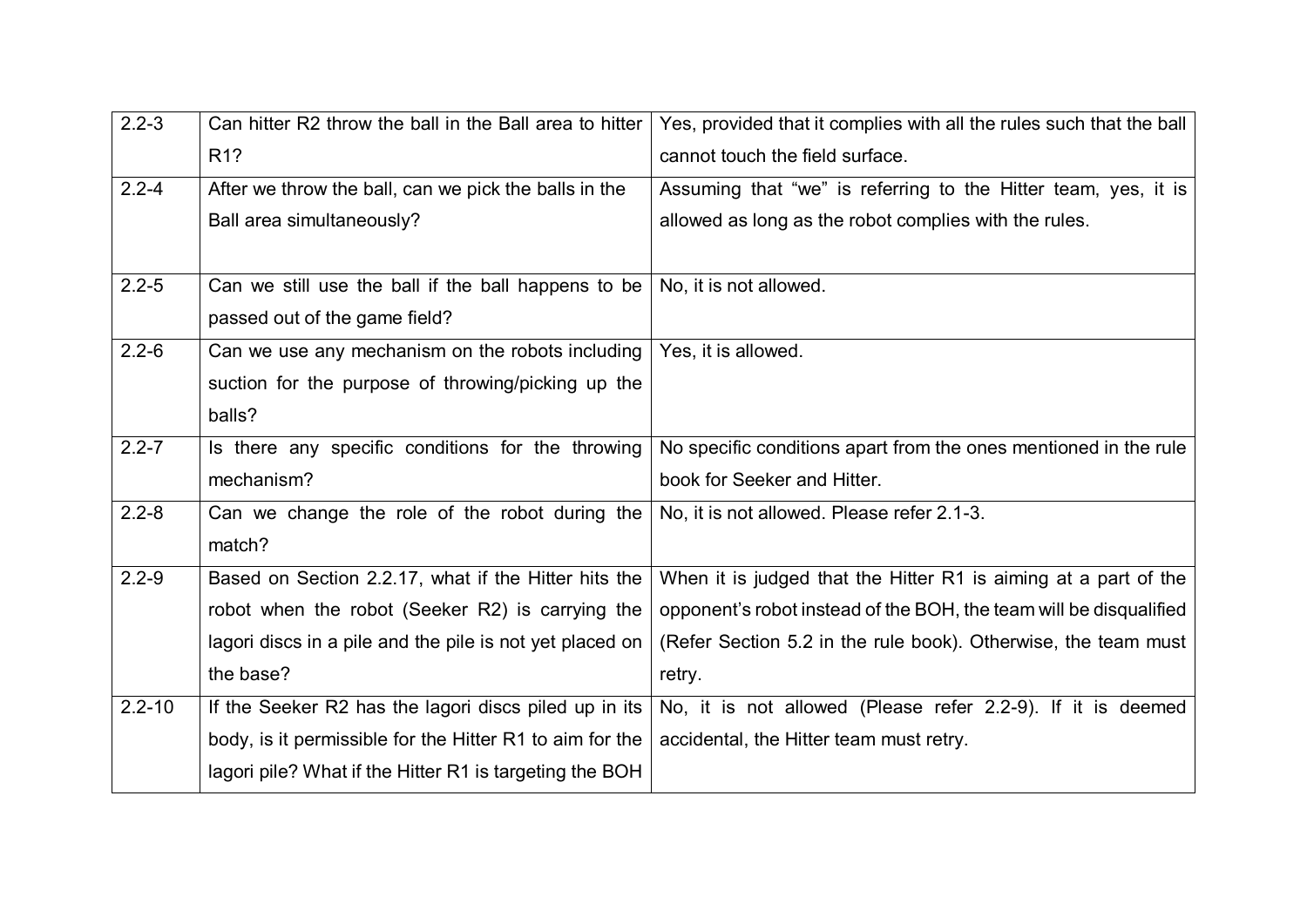|            | but instead, the ball hits the lagori pile inside Seeker<br>R <sub>2</sub> ? |                                                                        |
|------------|------------------------------------------------------------------------------|------------------------------------------------------------------------|
| $2.2 - 11$ | Can seeker R2 use pressurized air to deflect the path                        | No, it is not allowed.                                                 |
|            | of the ball thrown by hitter R1 to defend ball on head                       |                                                                        |
|            | seeker R2?                                                                   | Refer FAQ1 2.2-5 (ABU ROBOCON)                                         |
| $2.2 - 12$ | If R2 Seeker and NOT the Lagori protrudes outside                            | Yes, it is a violation. The team must retry.                           |
|            | of the Lagori Area during this session such as into the                      |                                                                        |
|            | Ball Area and Opponent's Area, will it be considered                         |                                                                        |
|            | a violation?                                                                 |                                                                        |
| $2.2 - 13$ | If the Seeker R2 is able to pile back a few fallen lagori                    | The points will be counted based on the number of lagori that          |
|            | [NOT all] back onto the lagori base and its BOH is                           | have been successfully piled on the lagori base before the BOH         |
|            | suddenly displaced by Hitter R1, how will the points                         | is displaced by Hitter R1.                                             |
|            | be counted?                                                                  |                                                                        |
| $2.2 - 14$ | Related to Rulebook 2.2.17, Hitter R1 accidently                             | No. The seeker team member can stop the robot, enter the game          |
|            | shoots down the Lagori that is held by Seeker R2.                            | field with judge's permission and put the Lagori back to Seeker        |
|            | Have the Seeker achieved the task?                                           | R2. The Hitter team must retry.                                        |
|            |                                                                              |                                                                        |
| $2.2 - 15$ | Can Hitter R1 shoot Lagori on the ground?                                    | No, it is not allowed. It is considered a violation by the hitter team |
|            |                                                                              | and the team must retry.                                               |
|            |                                                                              |                                                                        |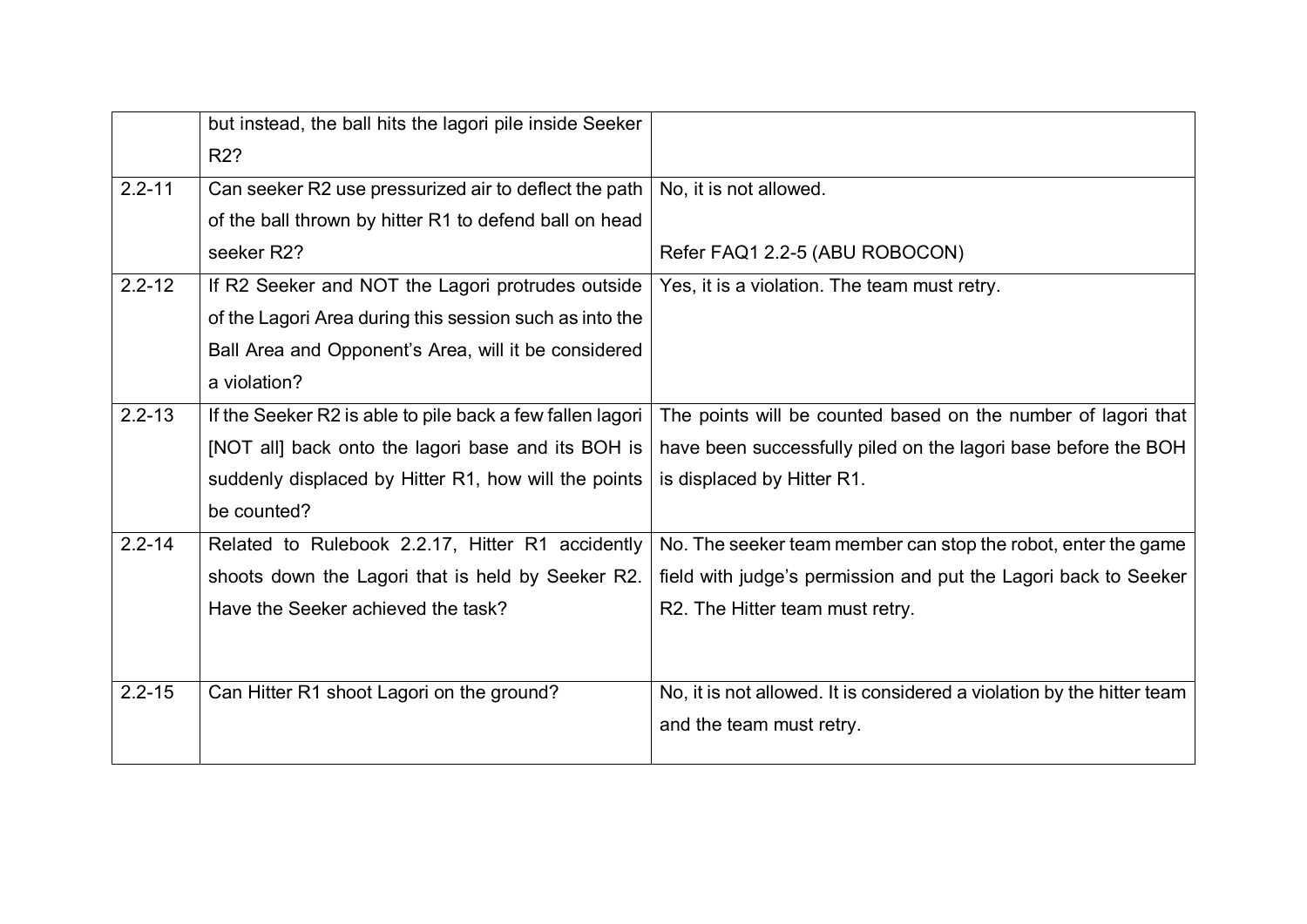| $2.2 - 16$ | Hitter R2 hits my Lagori on my robot and the Lagori       | Yes, the team member can immediately stop the robot, enter the   |
|------------|-----------------------------------------------------------|------------------------------------------------------------------|
|            | falls down. Can the team member pile up the Lagori        | gamefield and piles up the Lagori at the same spot under judge's |
|            | on the robot at the same spot?                            | permission. Hitter team must retry.                              |
|            |                                                           |                                                                  |
| $2.5 - 1$  | If one of the robots, R1 or R2 causes a violation, and    | Both robots in the team, as stated in Sections 2.5.3             |
|            | a retry is needed, is the compulsory retry applicable     |                                                                  |
|            | to both robots or only to the robot causing it?           |                                                                  |
| $2.5 - 2$  | According to Section 2.5.8, "the Lagori will be           | Section 2.5.8 is referring to Section 2.5.7 where the team       |
|            | returned to the Lagori area." What does it mean by        | members can touch the Lagori during a retry if, and only if, the |
|            | that? Specifically, where will it be returned to?         | robot cannot restart without touching the Lagori. Once the team  |
|            |                                                           | member(s) touches the Lagori, the Lagori should be returned to   |
|            |                                                           | the location on the ground where it is taken from in the Lagori  |
|            |                                                           | area.                                                            |
| $2.5 - 3$  | If one of the robots, R1 or R2 ask for a self-retry which | Both robots.                                                     |
|            | is NOT due to violation, do both robots, R1 and R2        |                                                                  |
|            | also need to return to their SZ or just the specific      |                                                                  |
|            | robot?                                                    |                                                                  |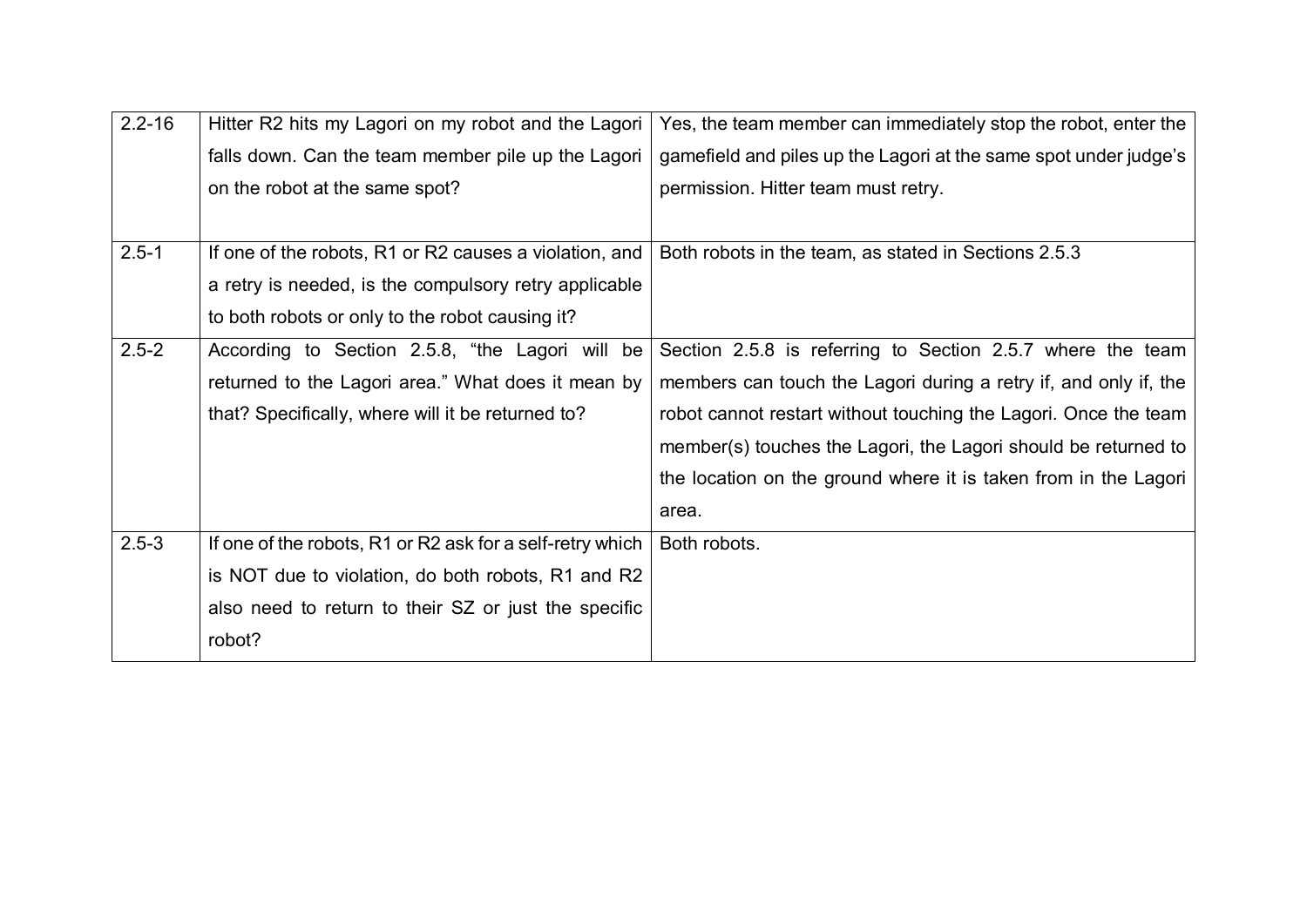# 3. Robots

| FAQ#    | Question                                              | Answer                                                            |
|---------|-------------------------------------------------------|-------------------------------------------------------------------|
| $3 - 1$ | Is there a limit for the number of robot controllers? | No, as long as it complies with all the rules.                    |
| $3 - 2$ | Can we use vacuum technology for this year            | Yes, it is allowed but the robots are not allowed to stick on the |
|         | Robocon?                                              | game field. (With reference to faq2 30jan2022, FAQ 1-5 in ABU     |
|         |                                                       | Robocon 2022)                                                     |
| 3.4     | Are there any rules regarding the dimension of the    | Please refer to Section 3.4 in the rule book.                     |
|         | robots?                                               |                                                                   |
| 3.7     | Can we use RC?                                        | No, it is not allowed. Please refer to Section 3.7.2              |

# 6. Safety

| FAQ# | Question                                    | Answer                                                                                                                   |
|------|---------------------------------------------|--------------------------------------------------------------------------------------------------------------------------|
| 6.1  |                                             | What if the robot unintentionally collides with another   The team will be disqualified as the robot does not follow the |
|      | robot and causes damage (or worse, broken)? | safety instructions and warnings issued by the organization.                                                             |

### 7. Teams

| FAQ# | Question     | Answer                                                                                                                     |
|------|--------------|----------------------------------------------------------------------------------------------------------------------------|
|      |              | We have 6 team members, 1 team leader dan 1   Only 3 team members can be in the game field during the                      |
|      |              | manager. Can the team leader be in the field during   competition. Pit crews can only participate in setting of the robots |
|      | competition? | (refer to rule 7.2). For Robocon Malaysia, 7 persons are allowed                                                           |